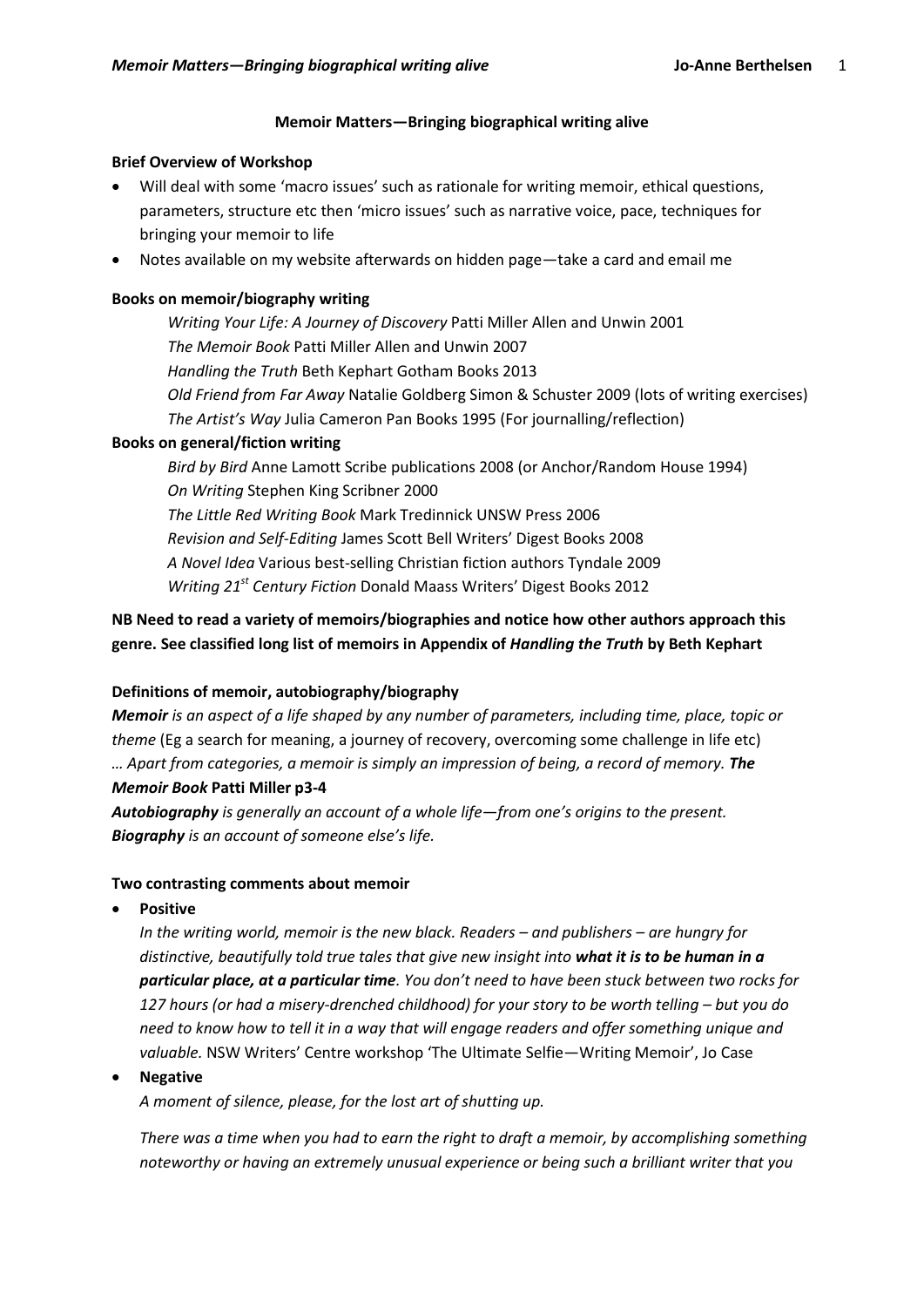*could turn relatively ordinary occurrences into a snapshot of a broader historical moment. Anyone who didn't fit one of those categories was obliged to keep quiet. Unremarkable lives went unremarked upon, the way God intended.* 

*But then came our current age of over-sharing, and all heck broke loose. These days, if you're planning to browse the "memoir" listings on Amazon, make sure you're in a comfortable chair, because that search term produces about 40,000 hits, or 60,000, or 160,000, depending on how you execute it.* 

*Sure, the resulting list has authors who would be memoir-eligible under the old rules. But they are lost in a sea of people you've never heard of, writing uninterestingly about the unexceptional, apparently not realizing how commonplace their little wrinkle is or how many other people have already written about it. ... Sorry to be so harsh, but this flood just has to be stopped. We don't have that many trees left.* Neil Genzlinger, 'The Problem with Memoirs', Sunday Book Review in The New York Times, 28 Jan 2011.

## **Decide on the narrative theme and parameters of your memoir**

 Find your focus and stick to it! The aim of a memoir is to find the universal in the particular or the specific ie to share your experiences to make a larger point.

*Make your memoir about more than just you.* Holly Robinson, 'What Makes A Memoir Great' HuffPost blog 13/8/2012

*Rather than focusing on the events of the story, focus on the purpose of it, and steer what you choose to share toward that purpose. Just as you would in a novel, allow yourself to skip time, ignore meaningless events – and get to the good stuff.* Joanna Penn, 'Seven Mistakes to Avoid When Writing Your Memoir' on blog 'The Creative Penn' 14<sup>th</sup> March 2012

#### **Examples:**

*Tuesdays with Morrie: An old man, a young man, and life's greatest lesson* **Mitch Albom**  Hachette 1997: *The last class of my old professor's life took place once a week in his house, by a window in the study where he could watch a small hibiscus plant shed its pink leaves. The class met on Tuesdays. It began after breakfast. The subject was The Meaning of Life. It was taught from experience.* (p 1)

*Surprised by Joy* C S Lewis Fontana 1955: *This book is written partly in answer to requests that I would tell how I passed from Atheism to Christianity and partly to correct one or two false notions that seem to have got about. ... The book aims at telling the story of my conversion and is not a general autobiography ...* 

What is your time frame for your memoir? Eg childhood, years of travelling etc

What **areas** of your life will you include? Eg what relationships, what else you did in these times

**Exercise: Share the narrative theme of your proposed memoir/biography in groups of three.**

#### **Work out your real reason(s) for writing a memoir/autobiography/biography**

- This will affect your 'narrative voice' ie the tone of your work. (See 'Check your narrative voice' section below)
- Be honest with yourself! What are you trying to achieve? Your obvious reason might be to recount your story (or someone else's), but what is your underlying reason? **Some possibilities**:
	- To make sense of your life or part thereof ie self-therapy through writing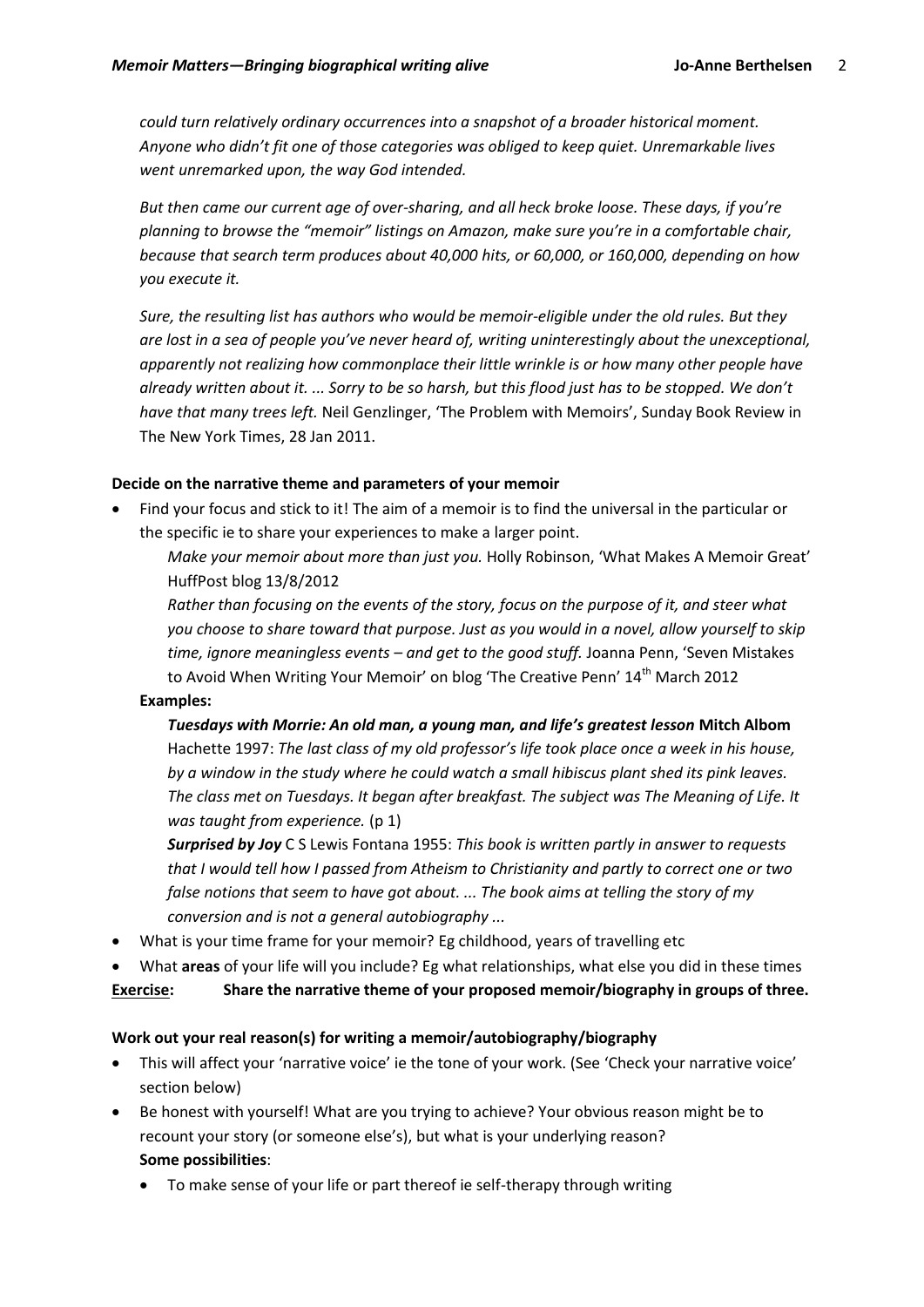**NB** Different views on this—see book *The Healing Power of Memoir*, Linda Joy Myers as opposed to those who feel there is danger in producing raw, unprocessed writing.

- To encourage and inspire others going through similar situations *What you are, if you are a memorist, is a person who has been trusted to help us see, or help us think, or remind us that we (the rest of all us* mes*) are not alone.* Beth Kephart *Handling the Truth* p 161
- To teach about some aspect of the Christian life via story ie 'show' don't 'tell' par excellence!
- To set the record straight ie give your version of events
- To get back at someone/others—or apologise *Wanting to settle a score or make an apology are perfectly valid motives for writing a memoir. But, take care, settled scores and apologies don't necessarily translate into engrossing reads.* Victoria Costello 'Ten Secrets of Successful Memoir Writers' HuffPost blog 16/2/2012
- To leave a record for future generations
- To honour someone else's life and achievements (biography)
- This may not become clear until you are well into writing your memoir. It's okay to change that's what the first draft is for!
	- **Illustration:** Reasons for writing *Soul Friend*—making sense of a draining period in my life; to teach about mentoring; to encourage others; to honour my mentor.

## **Exercise: Write down your reasons for writing your own (proposed) memoir/biography.**

## **Write with honesty and integrity**

- Don't lie—to yourself or to your readers! Resist adding events that never happened or deliberately blending two events into one or combining two conversations. If you aren't sure about something, then tell your readers this is how you remember it.
- Avoid making yourself or the person you are writing about into a hero or into the perfect Christian. Balance those strengths and weaknesses.

*We need to hear the whole story. Not just the pretty, shiny, fancy parts. Not just the moments when we make the right decision, or offer grace or parent with patience or turn the other cheek, but the moments when we fail to do so, too. Because these are the moments that make us real and relateable. … These are the moments that have us nodding our heads in recognition and encourage us to be courageously authentic, too*. Michelle Derusha 'Tell the truth as you understand it' on 'Incourage' Book Club blog 28<sup>th</sup> July 2014

- **But ...** work out how open it is wise for you to be about yourself or the other person. How vulnerable are you prepared to be? And will what you share be helpful to others anyway? *I've often said jokingly to my students, "Writing a memoir is like taking your clothes off in public." True, but it doesn't go far enough. It's like taking your clothes off and reading your journal in public.* Linda Joy Myers 'Balancing Craft and Vulnerability on your journey to "The End"', HuffPost Books blog 22/7/2013
- **Also ...** choose the right time in your life to make yourself vulnerable via your memoir. Sometimes it's better to wait until you can view the period or aspect of your life you want to cover with more objectivity.

'*Wait ten years to write about a painful experience.*' (Author unknown)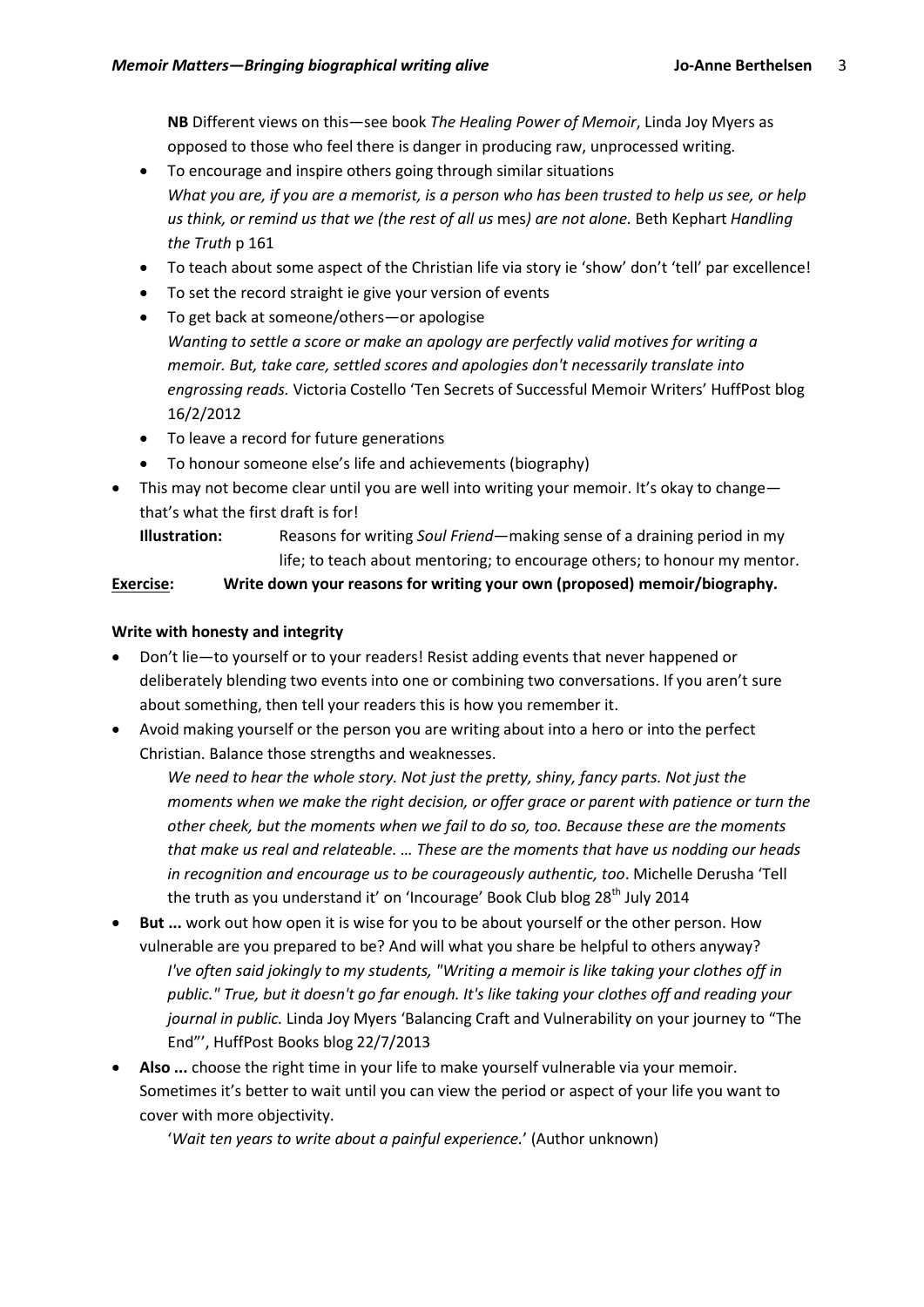*Never write from anger or unresolved issues. Write, ultimately, from a place of peace. It will take some editing and refining to get there ... sometimes the process of draft writing itself helps you resolve issues. This is good; writing is therapeutic and serves multiple purposes to the author as well. But don't publish this raw version, ever.* Carolyn Weber, 'Five Golden Rules for Writing Spiritual Memoir' on blog 'Spiritual Autobiography', 26 Oct 2013.

## **Ethical issues**

 Be kind and compassionate—write with empathy for yourself and those you mention. *Get rid of all bitterness, rage and anger, brawling and slander, along with every form of malice. Be kind and compassionate to one another, forgiving each other, just as in Christ God forgave you.* Ephesians 4:31-32

**Illustration:** Autobiography of missionary where sending organisation criticised. Later mentioned they had made a public apology but it left a sour taste for me.

 Be respectful. As much as you can, ask for permission before including information that might embarrass others. Show them what you plan to include.

*And do not forget this. Learn it from me. People grow up. Children do. Memoirs freeze people in time. Sometimes that isn't the most loving thing to do. Others may forgive you, but will you forgive yourself?* Beth Kephart op cit p 26

**Illustration:** My experience of asking Joy's permission re what to include in *Soul Friend* but I couldn't ask permission of another key person in the story.

 If in doubt, give your manuscript to a third party who knows those you plan to mention to see what they think.

**Illustration:** Friend's vs sister's vs daughter's opinion re how much to say in *Soul Friend*

- On the other hand, remember you can't please everyone and make everyone comfortable with what you write. Others will often have a different perspective on events—and this is yours.
- Sometimes it is wiser not to identify a person or a place or a church or even a denomination. Sometimes things can be kept vague enough so that no one knows who you might mean.

**Illustration:** My decisions in writing *Soul Friend*

## **Finding material**

 Pay attention to your life. Take time to reflect with God on it all, including your hopes, desires, doubts, fears. Keeping a journal will help you focus on what is happening to you and what God might be teaching you. It will also help you develop your memoir writing style, so the process as well as the content in that journal will be invaluable for later memoir writing.

*If I were called upon to state in a few words the essence of everything I was trying to say both as a novelist and as a preacher, it would be something like this: Listen to your life.*  Frederick Buechner *Listen to Your Life* HarperCollins 1992

- Learn to be observant of others around you and, in particular, their responses to you. As writers, we need to be like bowerbirds, gathering shiny bits and pieces for our nests!
- Assemble and utilise all your resources—letters, emails, blogs, journal entries, diary entries, photos, interviews etc.

**Illustration:** Use of journal entries (including *The Artist's Way* and *An Authentic Life*), emails, Joy's DVDs, discussions with Joy in writing *Soul Friend*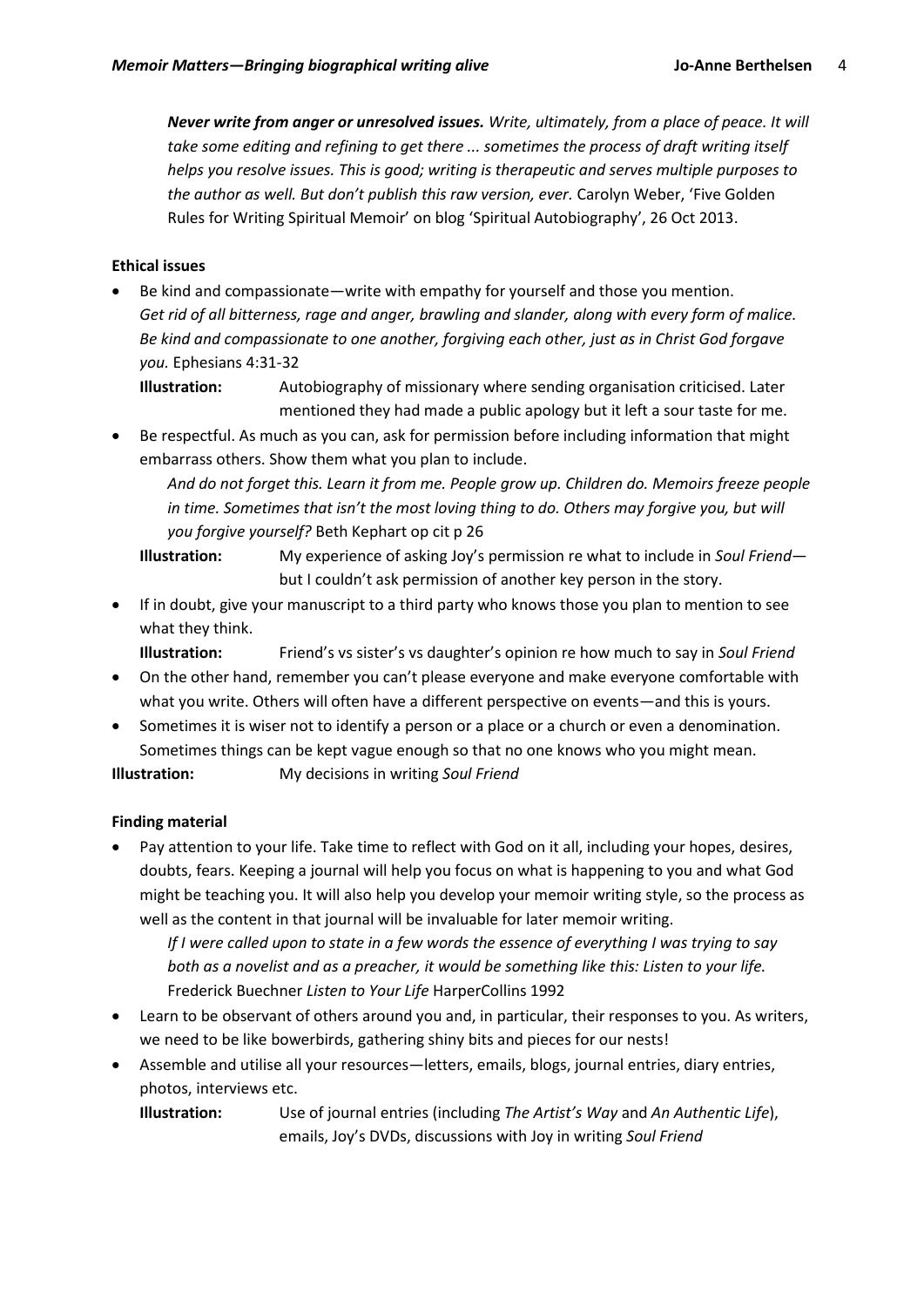Research well—even facts you think you know! Otherwise, someone will point out your mistakes somewhere along the line. This can apply even with our own family history.

**Illustration:** My sister's memory of how we grew up differs from mine at times! But does that matter? This is my life as I remember experiencing it.

 Take time to reflect and remember—'mine your memory'. Sometimes you will be surprised what you discover inside you, so be gentle with yourself.

*Your well* (ie the 'well' that is the depths of your soul) *goes down deeper than you know, and it has been gathering information for a very long time. When you are doing work that is truly creative, you are tapping the well. You will tap a lot of things that are already in your life but that you just weren't aware of ...* Vinita Hampton Wright *The Soul Tells A Story* p 93

 Remember to use all your senses as you think back eg What sounds do you remember from the years you are writing about? What colours? What smells?

**Illustration:** Description of Joy's garden and study in *Soul Friend*

**Exercise** from Natalie Goldberg's *Old Friend from Far Away* p 6*.* Write for two minutes on the following, beginning with 'I remember':

- A memory of your mother, aunt or grandmother
- A memory of the colour red
- A memory of sound

## **Decide on a structure for your memoir/biography**

- Will you start at the beginning or choose a key focal point, then back track? *Play with chronology. Although it is often useful to write the sequence of events 'as they happened' so that readers find out in the same way that you did, it can be effective to shuffle events. ... Perhaps try starting at the end. Or at a hinge—the point where events swung one way rather than another.* Patti Miller *The Memoir Book* p 79
- Will you structure your memoir via a timeline or a theme ie via narrative or topic? If you choose the chronological approach, always keep the theme in mind. Issues with both approaches. **Illustration:** Difficulties with structure of *Coming Home to Myself—*jumping ahead
- As with novels, make sure your memoir has as good story arc. Where are you going to place the climax? The story has to lead somewhere eg overcoming a huge obstacle; arriving at a place of acceptance and peace; achieving reconciliation and forgiveness; coming to faith in God. **NB** If necessary, refer to book dealing with plot and structure in fiction eg relevant chapters in *A Novel Idea* or James Scott Bell's *Plot and Structure.*

*Think about the natural start and end points, and what the climax of the story looks like. Each chapter should be shaped like that as well, with its own narrative arc.* Holly Robinson Blog 'What Makes A Memoir Great' HuffPost blog 13/8/2012

*Write your life-story as a classic story, with three acts and a clear protagonist. Why? So it will appeal to a wider readership than those already familiar with you. ... This story structure will help you filter the events of your life. Look at the development process as you would for writing any classic story. Any line, scene, character, insight or witticism that doesn't advance the story or relate to them must be cut.* Tim Ferguson '8 Steps for writing your memoir' in *Newswrite*, The NSW Writers' Centre magazine, Issue 214 p 4.

 Draw up a list of chapters and jot down points to be covered in each chapter. You can make this as detailed as you like, depending on how much of a 'plotter' or 'pantster' you are!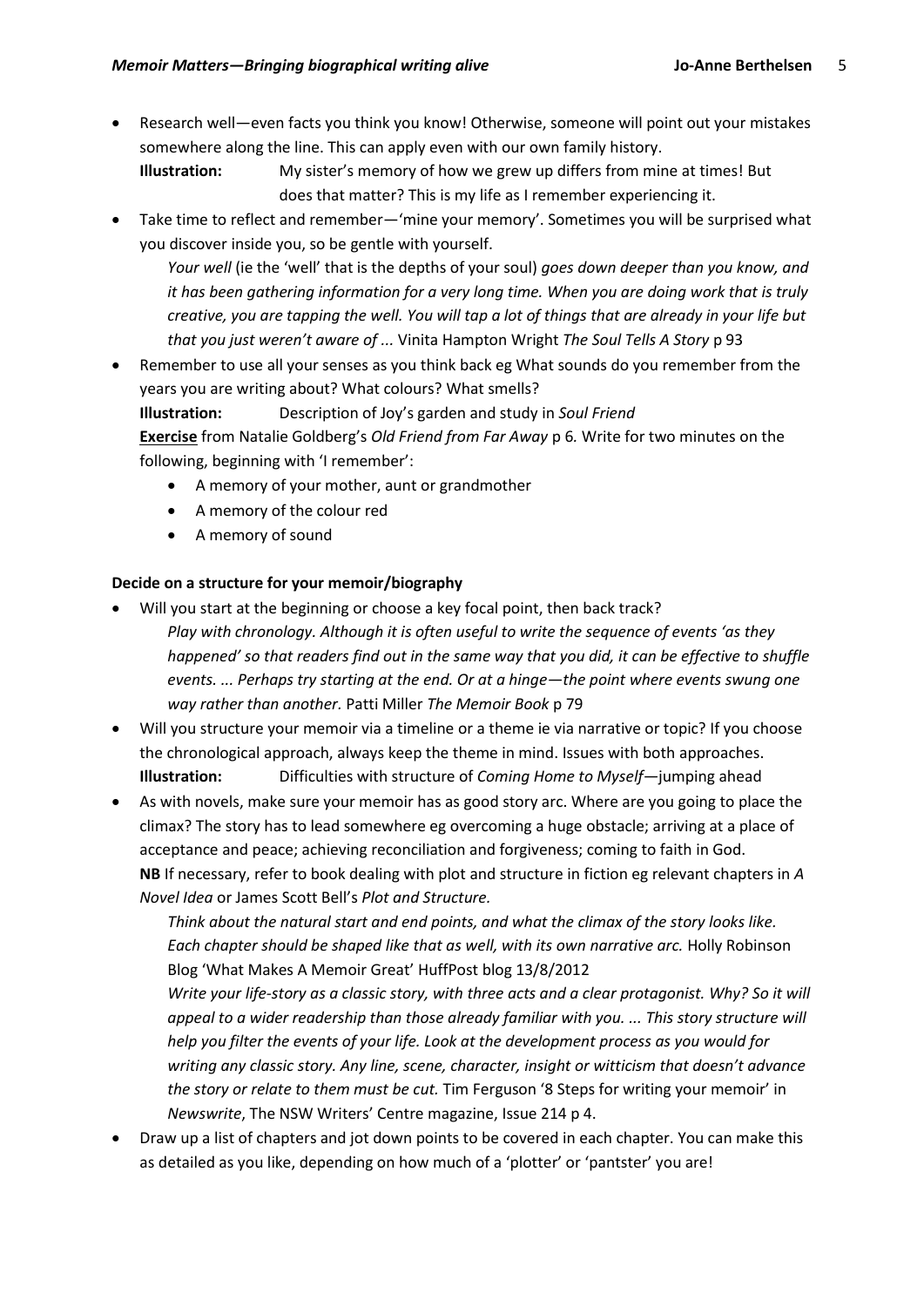Avoid a lopsided or 'lumpy' structure ie too much detail in one part and not enough in another.

### **Check the pace of your memoir/biography (linked with narrative theme and structure)**

- Try not to say too much too soon. The tension has to be maintained to keep readers turning those pages. As with novel writing, let the plot unfold little by little—and respect your readers!
- Watch out for sections that slow the pace down because of too much detail. Reading your work aloud may help you pick up these sections. Also, putting your completed work aside for a significant period of time should help you see which parts could be tightened up.
- Avoid self-indulgence, particularly in memoir writing. Some life experiences may seem vital and riveting for you but will not necessarily grip your readers. This is where having good, honest manuscript readers/critique partners will help you, as well as a good editor.

#### **Check your narrative voice**

- How do you, as both the narrator and main character in your memoir, 'sound' to your readers? How are you depicting the person whose biography you are writing? Are readers drawn to your character or put off or overwhelmed?
- What emotions are you really conveying—self-acceptance, self-pity, anger, frustration, boredom, disdain, respect and admiration?

*Voice conveys your attitude, your relationship to your life. Voice is more telling than anything you say—this is as true of writing as it is of the spoken word. A friend might say, 'I don't care about him anymore,' but you know from her voice that the opposite is true. In memoir, what you feel about your life, rather than what you think about it, will be revealed in your voice.*  Patti Miller *The Memoir Book* p 38—see this entire chapter on 'The Storyteller's Seat'.

#### **For reflection and discussion**

**How could any of the reasons for writing a memoir or biography mentioned earlier (or your own reasons) affect your narrative voice? What emotions might be conveyed as a result?**

- To make sense of your life or part thereof ie self-therapy through writing
- To encourage and inspire others going through similar situations
- To teach about some aspect of the Christian life
- To set the story straight ie give your version of events
- To get back at someone/others
- To leave a record for future generations
- To honour someone else's life and achievements (biography)

**Illustration:** *My China Mystery* Marion Andrews. I sense great love for her father and a strong desire to honour him in this biography.

#### **Write with emotion**

 We engage with books with our hearts as well as with our minds—we want our readers to be emotionally connected to our writing and to be 'in' the story with us.

*Your emotional responses are the crux of your memoir. So, begin your memoir by recounting an event that will entice the reader. Include plenty of emotion—the more deep and authentic the emotion, the more the reader becomes curious. You want the reader to wonder, "Who is this person, how did this happen, why did it happen?"* Roberta Temes, 'Ignore These Rules', HuffPost Books Blog 21<sup>st</sup> June 2014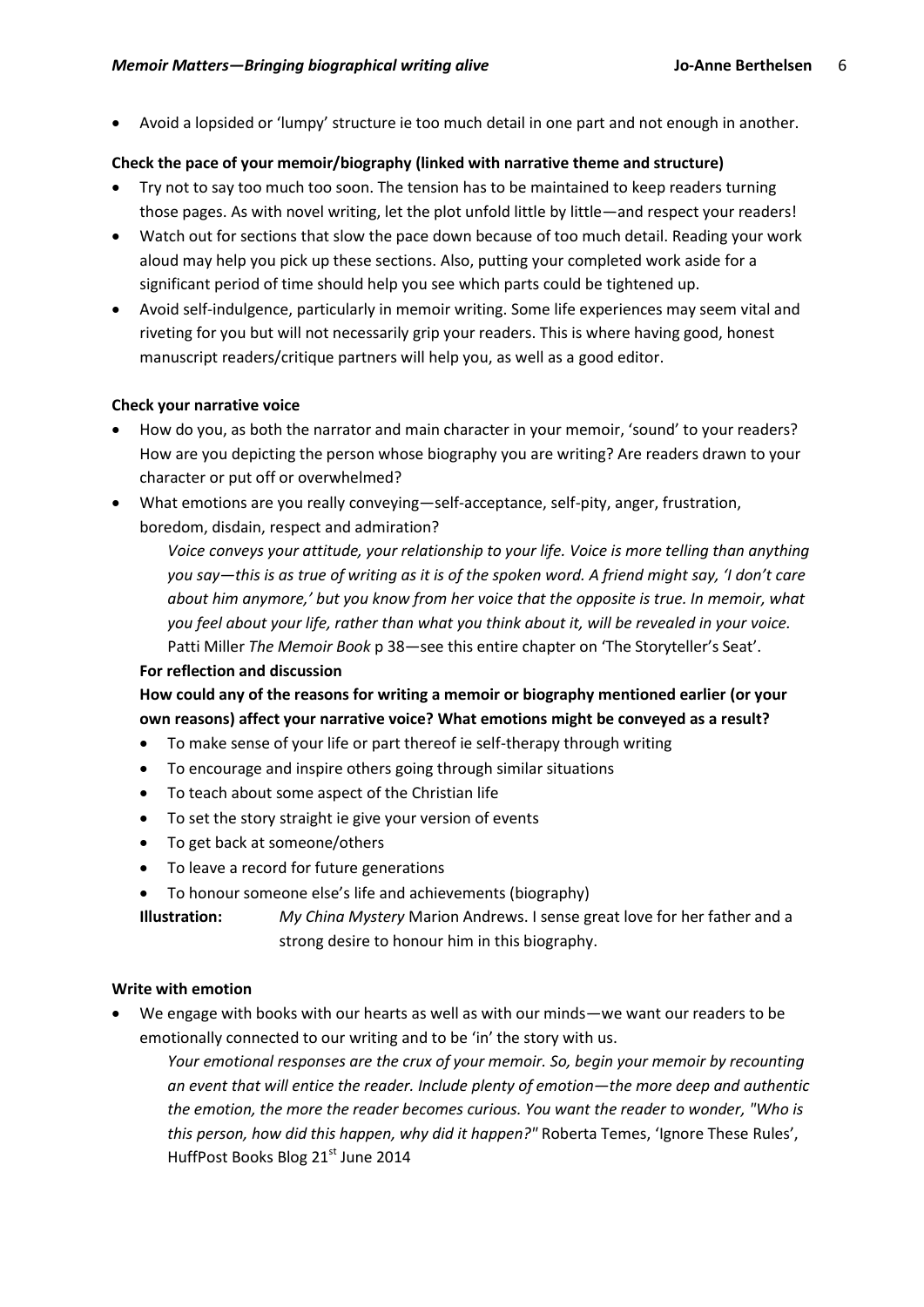Take care of yourself in the process of expressing your emotions. It might help for you to have a good friend or spiritual mentor who can partner you on this journey. Allow yourself time just to sit and process things, without necessarily writing.

**lllustration:** My experience of writing *Soul Friend* two years ago, then *Coming Home to Myself* further down the track. Both emotionally draining in different ways. *Any artist will have to find ways to process emotional work. Sometimes there is no easy way, and you will have to bear with those difficult emotions ... On the other hand, you must look for ways to give your soul some breathing room. Perhaps a habit of prayer will help. Or maybe physical exercise will provide a pressure valve. You are doing spiritual work, and the emotion is part of what makes it powerful. But you are also living your own life in the midst of it, and you owe it to yourself and those around you to take care of yourself.* Vinita Hampton Wright op cit IVP 2005 p 114

 Be aware of what God is teaching you as you write. **In the end, the whole journey might be for your sake and not for your potential readers.** 

## **Keep your writing varied and interesting**

- Vary your sentence and paragraph lengths. Leave enough 'white space'.
- As with writing novels, remember to 'show' as well as 'tell' by integrating scenes that utilise setting, action and dialogue. Too much straight telling can make for flat and lifeless writing.
- Remember to appeal to all the senses—seeing, hearing, touching, tasting, smelling. This will help readers relate on a deeper level and bring the story to life. But don't overdo this by including too many long, descriptive passages.
- In writing dialogue, if you can't remember the exact words that were said, try to capture the general gist and feel of the conversation at least. This is how you remembered it anyway—this is your 'truth'. **But** readers need to feel the dialogue you write could at least be possible. For example, would you remember exactly what your mother said when you were three years old?

*Unless you walk around your entire life with a tape recorder in your pocket, dialogue will become one of the greatest moral and storytelling conundrums you will face when writing memoir. You may feel that you need some of it, a smattering at least, to round out characters, change the pace, dissect the rub between what was thought and what was actually said. You may need dialogue because, in life, people talk to one another and readers want to know what they said; they want to know the* sound *of the relationships.* Beth Kephart op cit p 83

*When it comes to dialogue, you won't recall every single word said. So go with the gist of conversations. The other people involved won't recall chats word-for-word unless you were married to them at the time.* (!) Tim Ferguson op cit p 5

- Use suitable quotations from Scripture and from other sources to add variety.
- Weave narration and reflection together in a good balance.
- **Illustration:** Beginnings and ends of my chapters in *Coming Home to Myself*

## **Exercise**

#### **Rewrite the following memoir excerpt in a more interesting way**:

*When I was around eleven, my parents took me to audition for a new junior choir at the Conservatorium of Music. Again, I felt so nervous and insignificant as I was ushered into the Principal's studio and stood there alone, gazing at his rather craggy, intimidating face and shock of*